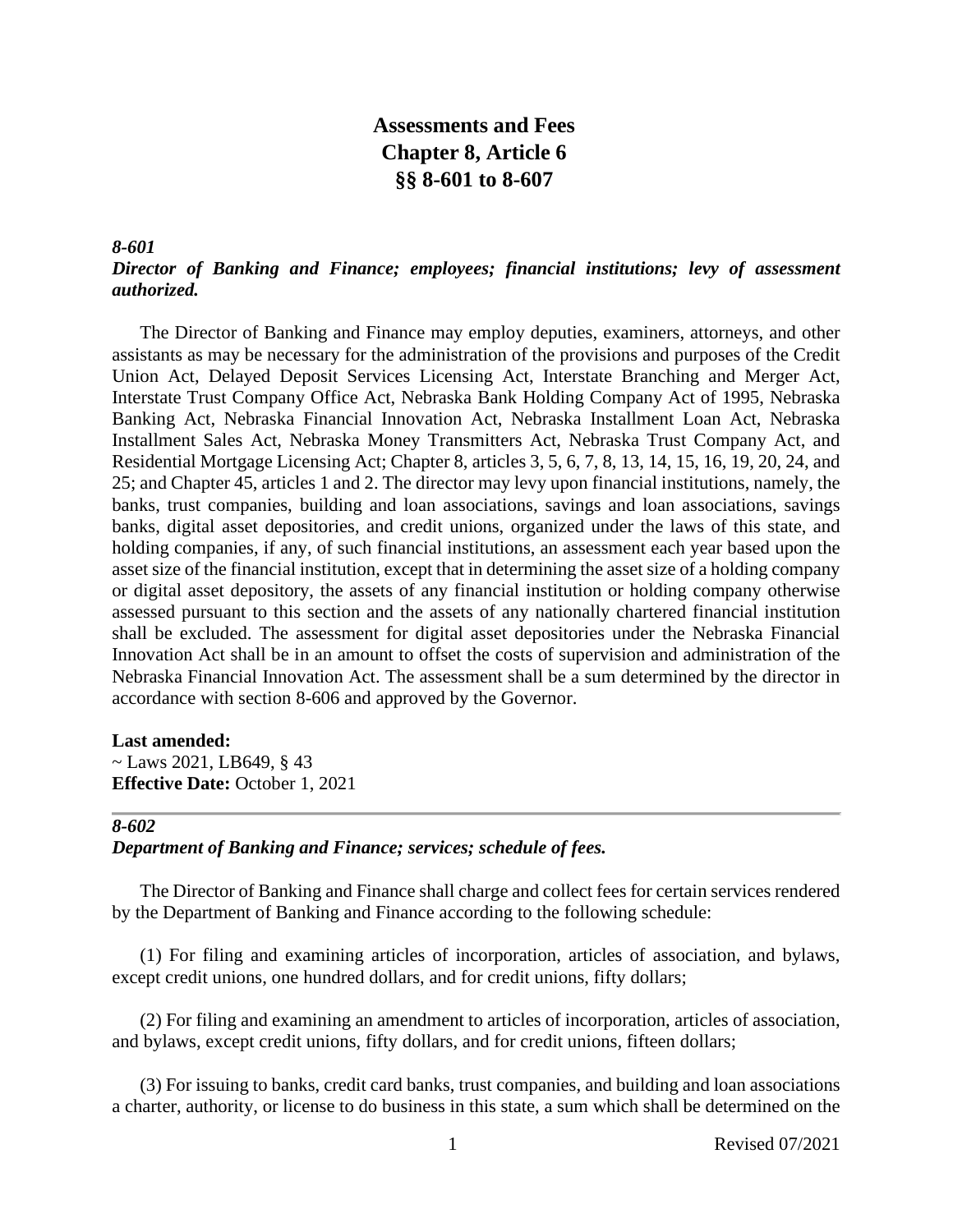basis of one dollar and fifty cents for each one thousand dollars of authorized capital, except that the minimum fee in each case shall be two hundred twenty-five dollars;

(4) For issuing to digital asset depositories under the Nebraska Financial Innovation Act a charter, an authority, or a license to do business in this state, the sum of fifty thousand dollars;

(5) For issuing an executive officer's or loan officer's license, fifty dollars at the time of the initial license, except credit unions for which the fee shall be twenty-five dollars at the time of the initial license;

(6) For affixing certificate and seal, five dollars;

(7) For making substitution of securities held by it and issuing a receipt, fifteen dollars;

(8) For issuing a certificate of approval to a credit union, ten dollars;

(9) For investigating the applications required by sections 8-117, 8-120, 8-331, and 8-2402 and the documents required by section 8-201, the cost of such examination, investigation, and inspection, including all legal expenses and the cost of any hearing transcript, with a minimum fee under (a) sections 8-117, 8-120, and 8-2402 of two thousand five hundred dollars, (b) section 8-331 of two thousand dollars, and (c) section 8-201 of one thousand dollars. The department may require the applicant to procure and give a surety bond in such principal amount as the department may determine and conditioned for the payment of the fees provided in this subdivision;

(10) For the handling of pledged securities as provided in sections 8-210 and 8-2727 at the time of the initial deposit of such securities, one dollar and fifty cents for each thousand dollars of securities deposited and a like amount on or before January 15 each year thereafter. The fees shall be paid by the entity pledging the securities;

(11) For investigating an application to move its location within the city or village limits of its original license or charter for banks, trust companies, and building and loan associations, two hundred fifty dollars;

(12) For investigating an application under subdivision (6) of section 8-115.01, five hundred dollars;

(13) For investigating an application for approval to establish or acquire a branch pursuant to section 8-157 or 8-2103 or to establish a mobile branch pursuant to section 8-157, two hundred fifty dollars;

(14) For investigating a notice of acquisition of control under subsection (1) of section 8-1502, five hundred dollars;

(15) For investigating an application for a cross-industry merger under section 8-1510, five hundred dollars;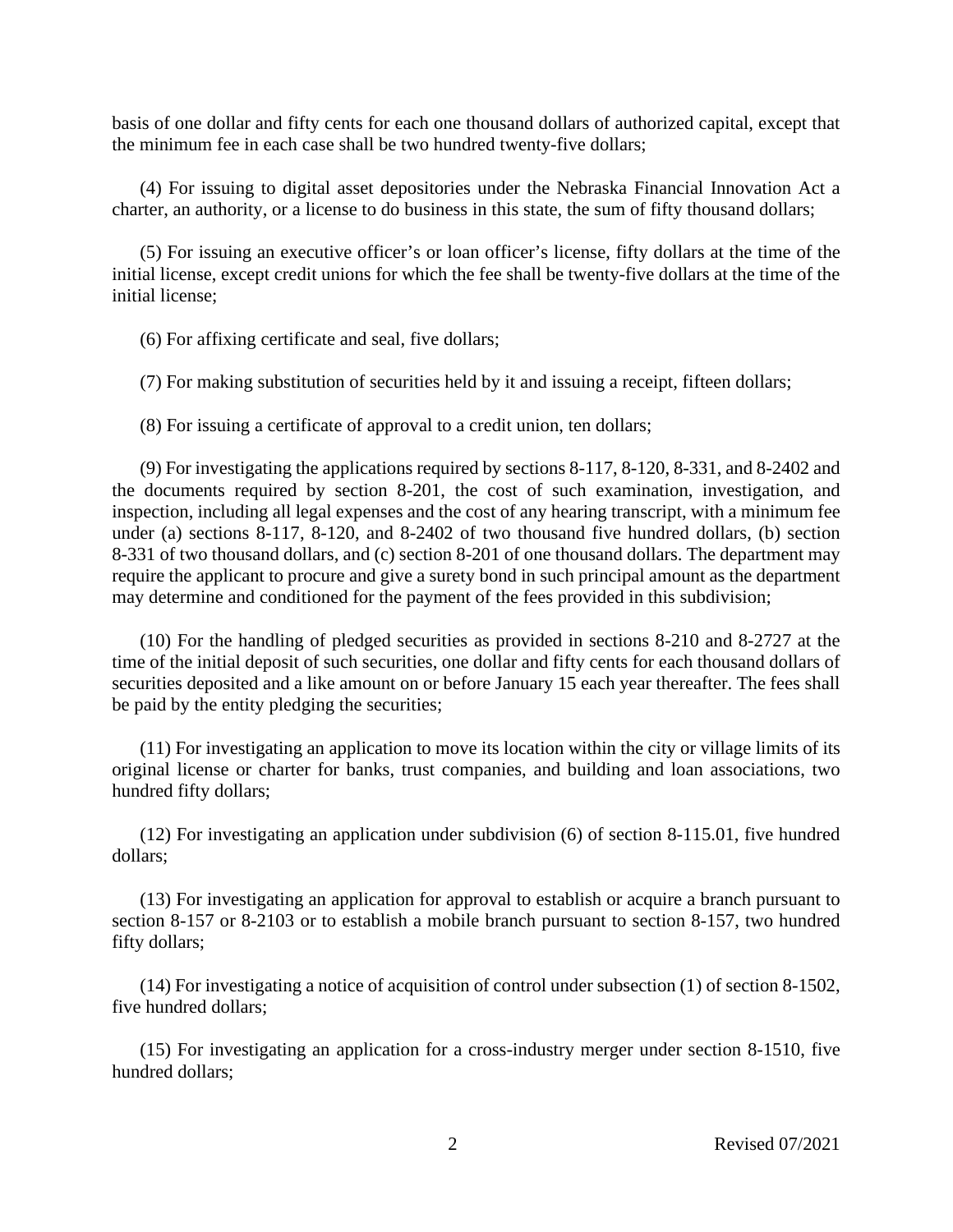(16) For investigating an application for a merger of two state banks, a merger of a state bank and a national bank in which the state bank is the surviving entity, or an interstate merger application in which the Nebraska state chartered bank is the resulting bank, five hundred dollars;

(17) For investigating an application or a notice to establish a branch trust office, five hundred dollars;

(18) For investigating an application or a notice to establish a representative trust office, five hundred dollars;

(19) For investigating an application to establish a credit union branch under section 21-1725.01, two hundred fifty dollars;

(20) For investigating an applicant under section 8-1513, five thousand dollars;

(21) For investigating a request to extend a conditional bank charter under section 8-117, one thousand dollars; and

(22) For investigating an application to establish a branch office, for a merger or an acquisition of control, or for a request to extend a conditional charter for a digital asset depository, five hundred dollars.

**Last amended:**  $\sim$  Laws 2021, LB649, § 44 **Effective Date:** October 1, 2021

#### *8-603*

# *Assessments, fees, and money collected by Director of Banking and Finance; use.*

The assessments referred to in sections 8-605 and 8-606, examination fees, investigation fees, filing fees, registration fees, licensing fees, and all other fees and money, except fines, collected by or paid to the Director of Banking and Finance under any of the laws specified in section 8-601, shall be remitted to the State Treasurer for credit to the Financial Institution Assessment Cash Fund. Fines collected by the director under such laws shall be remitted to the State Treasurer for distribution in accordance with Article VII, section 5, of the Constitution of Nebraska.

#### **Last amended:**

 $\sim$  Cum. Supp. 2020

#### *8-604*

# *Financial Institution Assessment Cash Fund; created; use; investment.*

(1) The Financial Institution Assessment Cash Fund is hereby created. The fund shall be used solely for the purposes of administering and enforcing the laws specified in section 8-601.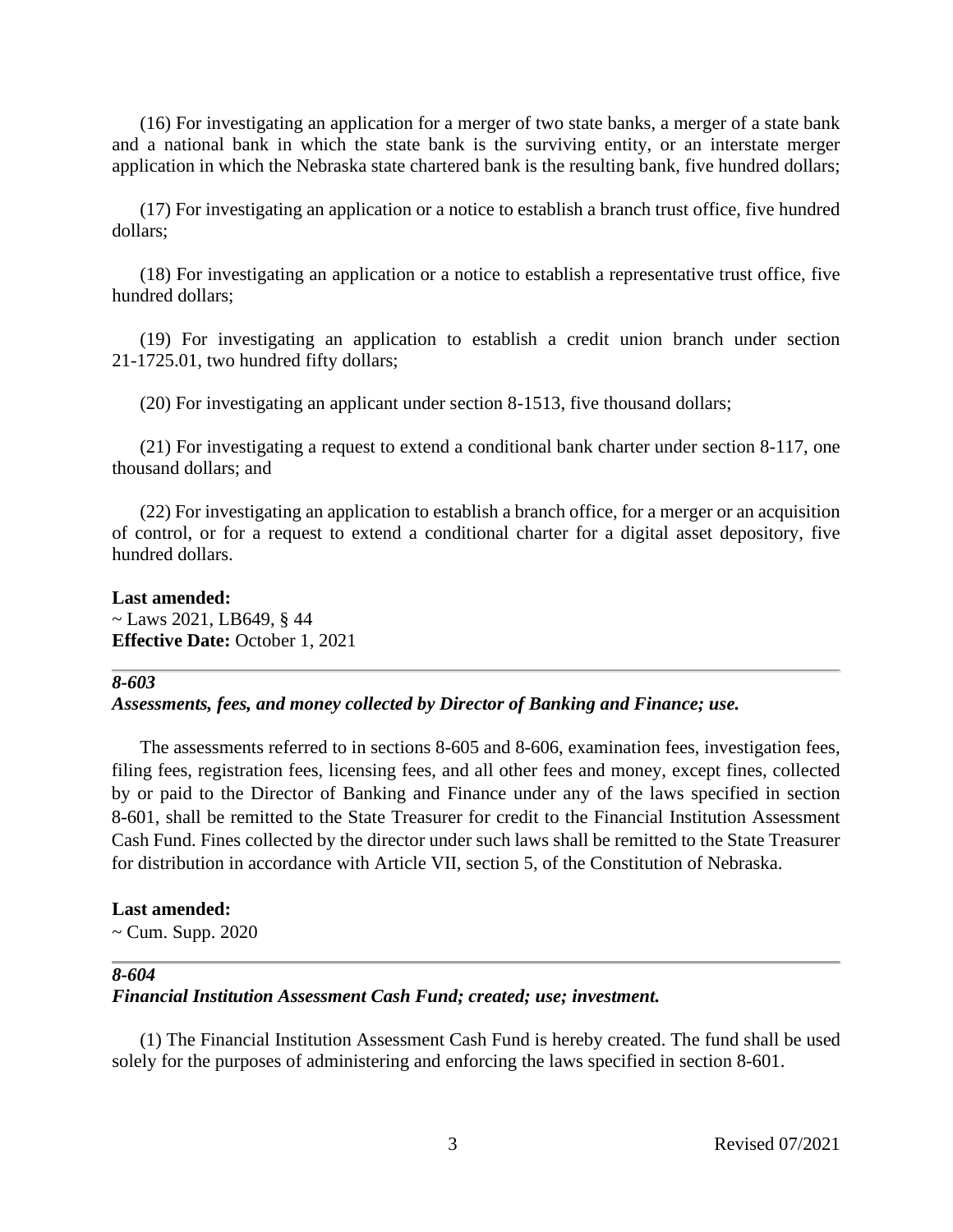(2) Any money in the fund available for investment shall be invested by the state investment officer pursuant to the Nebraska Capital Expansion Act and the Nebraska State Funds Investment Act.

#### **Last amended:**

 $\sim$  Reissue 2012

# *8-605*

# *Director of Banking and Finance; assessment; proration; special assessment.*

(1) As soon as reasonably possible after June 30 of each year, the Director of Banking and Finance shall estimate the total sum required for the purposes set forth in section 8-604 for the succeeding fiscal year. The director shall also estimate the total sum expected to be collected pursuant to section 8-603. The director shall use the difference between the estimate of the total sum required and the estimate of the total sum to be collected as the basis for the assessment to be levied.

(2) The assessment upon each financial institution shall be based upon the total assets of each financial institution, as reported in each financial institution's report of condition prepared for the period ending June 30 of each year, and, after June 30, 2009, may further be based upon the total amount of fiduciary and related assets and the total amount of off-balance-sheet receivables as reported in each financial institution's report of condition prepared for the period ending June 30 of each year.

(3) The director shall have the authority to prorate the assessment for any financial institution or entity which surrenders its charter or license or receives its charter or license during the assessment period. Proration shall be based on the number of months the financial institution held its charter or license. Any portion of a month shall be counted as one month.

(4) If the estimated sum levied and collected is insufficient to defray the expenditures for the fiscal year for which it was made, a special assessment may be levied and collected in like manner for the balance of the fiscal year.

#### **Last amended:**

 $\sim$  Reissue 2012

#### *8-606*

# *Department of Banking and Finance; costs of examination of financial institution or entity; billing; travel costs.*

(1) As soon as reasonably possible following the examination of a financial institution or entity pursuant to the laws specified in section 8-601, the Department of Banking and Finance shall bill the financial institution or entity the costs of the examination. Such costs may include an hourly fee for examiner time, which shall be determined once each year by the Director of Banking and Finance, with the approval of the Governor, and which shall take into consideration whether the financial institution or entity is subject to the assessment.